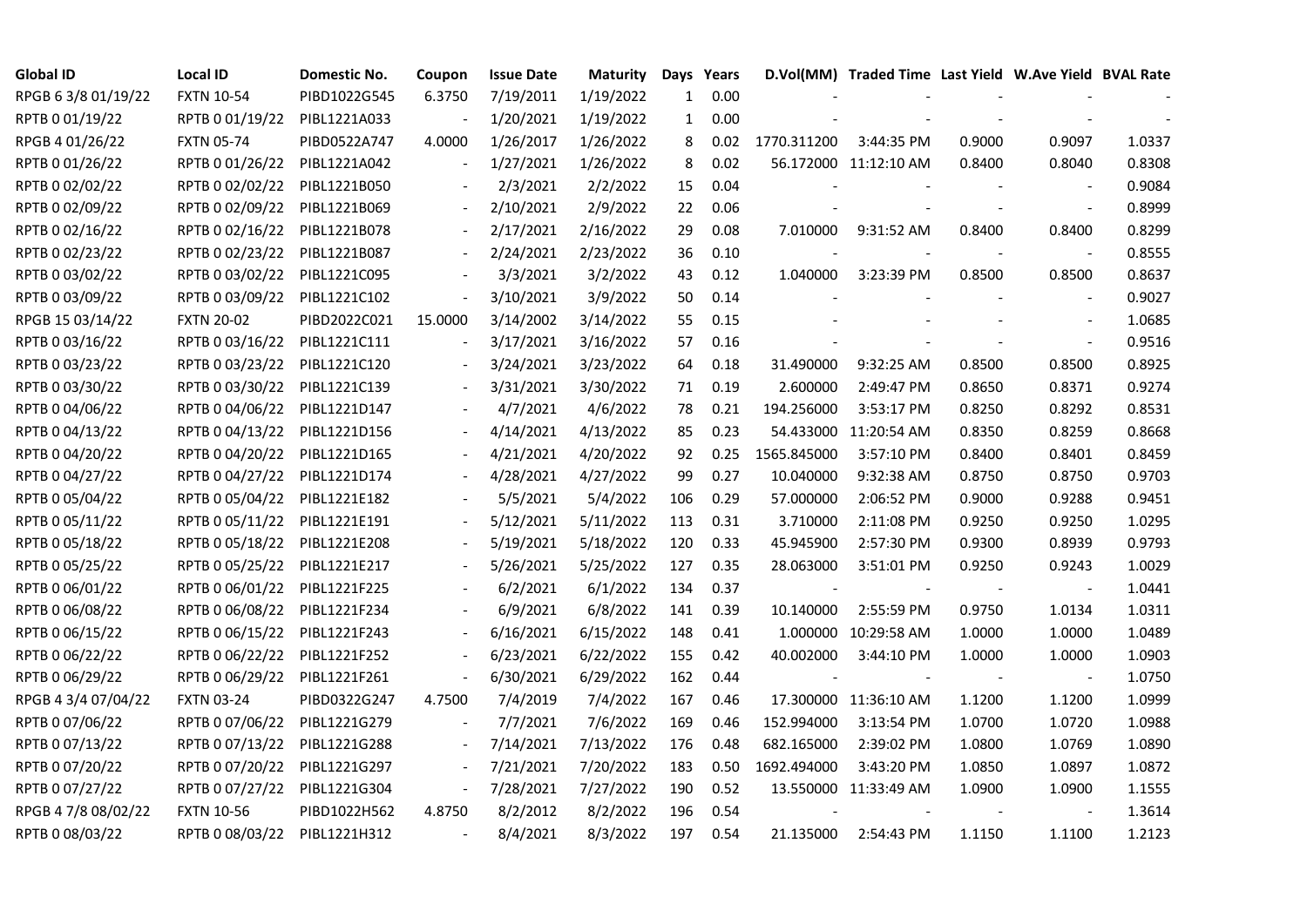| <b>Global ID</b>     | Local ID          | Domestic No. | Coupon                   | <b>Issue Date</b>     | <b>Maturity</b>       |     | Days Years |                          | D.Vol(MM) Traded Time Last Yield W.Ave Yield BVAL Rate |        |                          |        |
|----------------------|-------------------|--------------|--------------------------|-----------------------|-----------------------|-----|------------|--------------------------|--------------------------------------------------------|--------|--------------------------|--------|
| RPTB 0 08/10/22      | RPTB 0 08/10/22   | PIBL1221H321 |                          | 8/11/2021             | 8/10/2022             | 204 | 0.56       | 8.733000                 | 2:11:37 PM                                             | 1.1200 | 1.1200                   | 1.1744 |
| RPTB 0 08/17/22      | RPTB 0 08/17/22   | PIBL1221H330 |                          | 8/18/2021             | 8/17/2022             | 211 | 0.58       |                          |                                                        |        |                          | 1.1910 |
| RPTB 0 08/24/22      | RPTB 0 08/24/22   | PIBL1221H349 | $\blacksquare$           | 8/25/2021             | 8/24/2022             | 218 | 0.60       | 16.760000                | 9:12:05 AM                                             | 1.1850 | 1.1850                   | 1.2114 |
| RPTB 0 08/31/22      | RPTB 0 08/31/22   | PIBL12211357 | $\Box$                   | 9/1/2021              | 8/31/2022             | 225 | 0.62       | 1.400000                 | 2:35:24 PM                                             | 1.1250 | 1.1250                   | 1.2300 |
| RPTB 0 09/07/22      | RPTB 0 09/07/22   | PIBL1221I366 | $\Box$                   | 9/8/2021              | 9/7/2022              | 232 | 0.64       | 2.455800                 | 9:12:48 AM                                             | 1.2250 | 1.2250                   | 1.2486 |
| RPGB 4 3/4 09/13/22  | <b>FXTN 10-57</b> | PIBD1022I570 | 4.7500                   | 9/13/2012             | 9/13/2022             | 238 | 0.65       |                          |                                                        |        | $\overline{\phantom{a}}$ | 1.4455 |
| RPTB 0 09/14/22      | RPTB 0 09/14/22   | PIBL1221I375 | $\blacksquare$           | 9/15/2021             | 9/14/2022             | 239 | 0.65       | 51.194000                | 2:21:33 PM                                             | 1.2250 | 1.1787                   | 1.2667 |
| RPTB 0 09/21/22      | RPTB 0 09/21/22   | PIBL1221I384 |                          | 9/22/2021             | 9/21/2022             | 246 | 0.67       |                          |                                                        |        |                          | 1.2893 |
| RPTB 0 09/28/22      | RPTB 0 09/28/22   | PIBL1221I393 |                          | 9/29/2021             | 9/28/2022             | 253 | 0.69       | 123.945000               | 2:49:20 PM                                             | 1.2000 | 1.1999                   | 1.2038 |
| RPTB 0 10/05/22      | RPTB 0 10/05/22   | PIBL1221J409 | $\overline{\phantom{a}}$ | 10/6/2021             | 10/5/2022             | 260 | 0.71       |                          |                                                        |        | $\overline{\phantom{a}}$ | 1.3349 |
| RPTB 0 10/12/22      | RPTB 0 10/12/22   | PIBL1221J418 | $\overline{\phantom{0}}$ | 10/13/2021            | 10/12/2022            | 267 | 0.73       |                          | 0.532000 10:48:38 AM                                   | 1.3000 | 1.3000                   | 1.4162 |
| RPGB 12 3/4 10/17/22 | <b>FXTN 20-03</b> | PIBD2022J033 | 12.7500                  | 10/17/2002            | 10/17/2022            | 272 | 0.75       |                          |                                                        |        | $\blacksquare$           | 1.5127 |
| RPTB 0 10/19/22      | RPTB 0 10/19/22   | PIBL1221J427 |                          |                       | 10/20/2021 10/19/2022 | 274 | 0.75       |                          |                                                        |        | $\omega$                 | 1.3620 |
| RPTB 0 10/26/22      | RPTB 0 10/26/22   | PIBL1221J436 |                          | 10/27/2021 10/26/2022 |                       | 281 | 0.77       |                          | 1.010000 11:05:28 AM                                   | 1.3500 | 1.3500                   | 1.4609 |
| RPTB 0 11/02/22      | RPTB 0 11/02/22   | PIBL1221K443 |                          | 11/3/2021             | 11/2/2022             | 288 | 0.79       | 2.000000                 | 2:48:21 PM                                             | 1.3925 | 1.3925                   | 1.4000 |
| RPTB 0 11/09/22      | RPTB 0 11/09/22   | PIBL1221K452 |                          | 11/10/2021            | 11/9/2022             | 295 | 0.81       |                          |                                                        |        |                          | 1.4478 |
| RPTB 0 11/16/22      | RPTB 0 11/16/22   | PIBL1221K461 |                          |                       | 11/17/2021 11/16/2022 | 302 | 0.83       |                          | 0.962000 10:52:22 AM                                   | 1.4350 | 1.4350                   | 1.4832 |
| RPTB 0 11/23/22      | RPTB 0 11/23/22   | PIBL1221K470 | $\blacksquare$           |                       | 11/24/2021 11/23/2022 | 309 | 0.85       | 631.000000               | 3:18:02 PM                                             | 1.3500 | 1.3500                   | 1.3500 |
| RPTB 0 11/29/22      | RPTB 0 11/29/22   | PIBL1221L488 | $\overline{\phantom{a}}$ |                       | 12/1/2021 11/29/2022  | 315 | 0.86       |                          |                                                        |        | $\blacksquare$           | 1.5560 |
| RPGB 4 5/8 12/04/22  | RTB 05-11         | PIID0522L114 | 4.6250                   | 12/4/2017             | 12/4/2022             | 320 | 0.88       | 78.700000                | 3:15:46 PM                                             | 1.6500 | 1.6799                   | 1.7470 |
| RPGB 4 12/06/22      | <b>FXTN 10-58</b> | PIBD1022L585 | 4.0000                   | 12/6/2012             | 12/6/2022             | 322 | 0.88       |                          | 75.000000 11:02:52 AM                                  | 1.5000 | 1.5000                   | 1.5579 |
| RPTB 0 12/07/22      | RPTB 0 12/07/22   | PIBL1221L497 |                          | 12/7/2021             | 12/7/2022             | 323 | 0.88       |                          | 67.880000 10:38:36 AM                                  | 1.4000 | 1.4000                   | 1.4152 |
| RPTB 0 12/14/22      | RPTB 0 12/14/22   | PIBL1221L503 |                          |                       | 12/15/2021 12/14/2022 | 330 | 0.90       |                          |                                                        |        |                          | 1.4350 |
| RPTB 0 01/04/23      | RPTB 0 01/04/23   | PIBL1222A013 |                          | 1/5/2022              | 1/4/2023              | 351 | 0.96       |                          | 600.000000 10:41:56 AM                                 | 1.4150 | 1.4217                   | 1.4263 |
| RPTB 0 01/11/23      | RPTB 0 01/11/23   | PIBL1222A022 | $\blacksquare$           | 1/12/2022             | 1/11/2023             | 358 | 0.98       | 114.885000               | 2:36:59 PM                                             | 1.4350 | 1.4275                   | 1.4324 |
| RPTB 0 01/18/23      | RPTB 0 01/18/23   | PIBL1222A031 | $\blacksquare$           | 1/19/2022             | 1/18/2023             | 365 | 1.00       | 342.915000               | 3:16:56 PM                                             | 1.4150 | 1.4126                   | 1.4115 |
| RPGB 4 3/8 02/11/23  | RTB 03-10         | PIID0323B101 | 4.3750                   | 2/11/2020             | 2/11/2023             | 389 | 1.07       | 14.740000                | 2:57:02 PM                                             | 1.6500 | 1.6797                   | 1.6619 |
| RPGB 13 02/20/23     | <b>FXTN 20-04</b> | PIBD2023B048 | 13.0000                  | 2/20/2003             | 2/20/2023             | 398 | 1.09       | $\sim$                   |                                                        |        | $\overline{\phantom{a}}$ | 1.7576 |
| RPGB 5 1/2 03/08/23  | <b>FXTN 05-75</b> | PIBD0523C752 | 5.5000                   | 3/8/2018              | 3/8/2023              | 414 | 1.13       |                          | 104.574000 11:28:43 AM                                 | 1.7500 | 1.7500                   | 1.7554 |
| RPGB 3 1/2 04/21/23  | <b>FXTN 07-58</b> | PIBD0723D588 | 3.5000                   | 4/21/2016             | 4/21/2023             | 458 | 1.25       |                          | 8.900000 11:45:05 AM                                   | 1.7550 | 1.7550                   | 1.9162 |
| RPGB 11 7/8 05/29/23 | <b>FXTN 20-05</b> | PIBD2023E054 | 11.8750                  | 5/29/2003             | 5/29/2023             | 496 | 1.36       |                          |                                                        |        |                          | 1.9333 |
| RPGB 3 1/4 08/15/23  | RTB 10-04         | PIID1023H046 | 3.2500                   | 8/15/2013             | 8/15/2023             | 574 | 1.57       | 860.164500               | 3:26:16 PM                                             | 2.1150 | 2.1128                   | 2.1175 |
| RPGB 2 3/8 09/10/23  | <b>FXTN 03-25</b> | PIBD0323I252 | 2.3750                   | 9/10/2020             | 9/10/2023             | 600 | 1.64       |                          | 111.100000 11:52:01 AM                                 | 2.4300 | 2.1280                   | 2.1799 |
| RPGB 11 3/8 10/23/23 | <b>FXTN 20-06</b> | PIBD2023J068 | 11.3750                  | 10/23/2003            | 10/23/2023            | 643 | 1.76       | $\overline{\phantom{a}}$ |                                                        |        |                          | 2.1970 |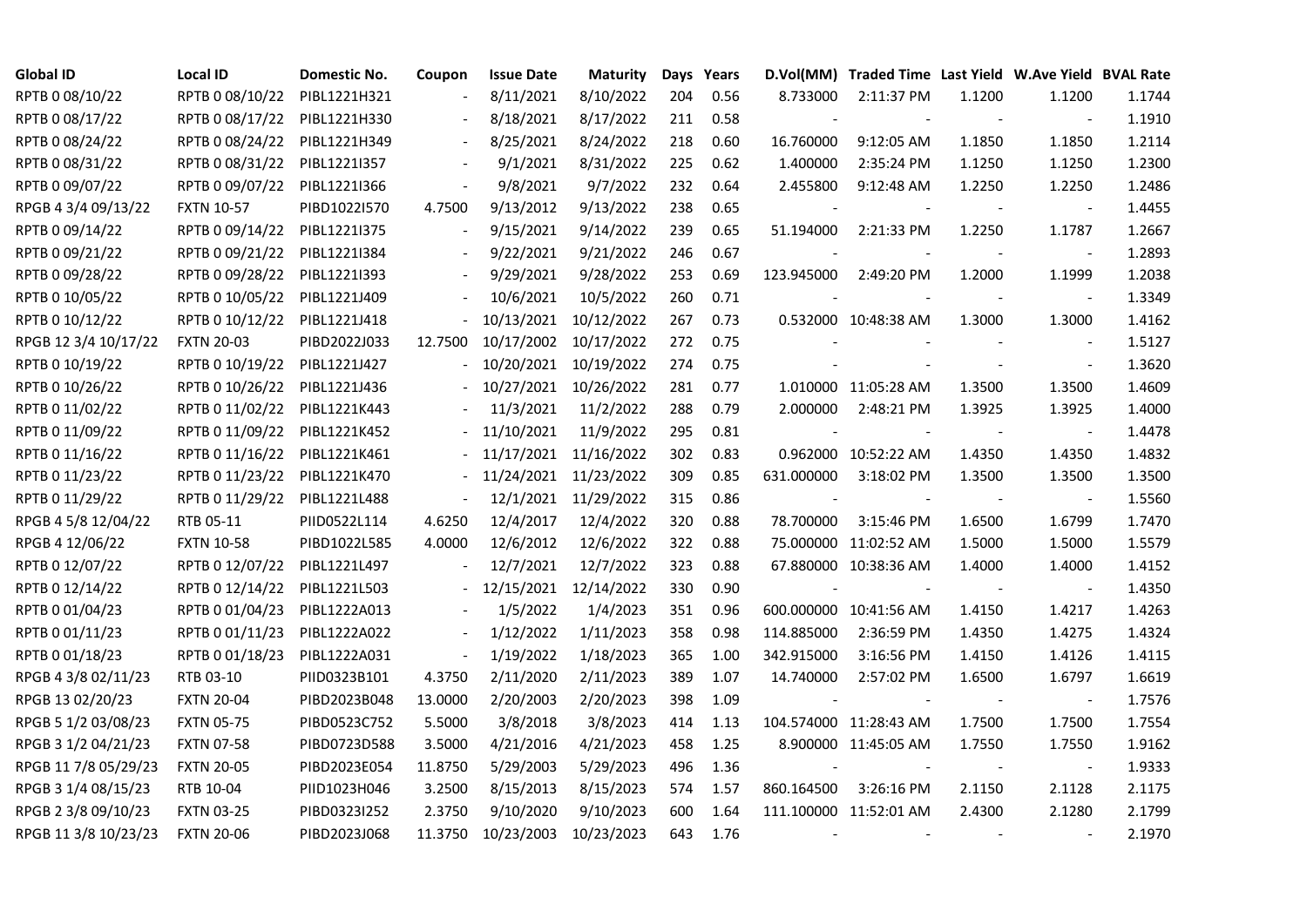| <b>Global ID</b>     | <b>Local ID</b>   | Domestic No. | Coupon  | <b>Issue Date</b> | <b>Maturity</b>  |     | Days Years |             | D.Vol(MM) Traded Time Last Yield W.Ave Yield BVAL Rate |        |                          |        |
|----------------------|-------------------|--------------|---------|-------------------|------------------|-----|------------|-------------|--------------------------------------------------------|--------|--------------------------|--------|
| RPGB 2 3/8 03/09/24  | RTB 03-11         | PIID0324C115 | 2.3750  | 3/9/2021          | 3/9/2024         | 781 | 2.14       | 666.605000  | 3:39:11 PM                                             | 2.3325 | 2.3300                   | 2.3319 |
| RPGB 6 1/4 03/12/24  | RTB 05-12         | PIID0524C129 | 6.2500  | 3/12/2019         | 3/12/2024        | 784 | 2.15       | 24.100000   | 2:42:11 PM                                             | 2.3300 | 2.3377                   | 2.3771 |
| RPGB 4 1/2 04/20/24  | <b>FXTN 07-59</b> | PIBD0724D595 | 4.5000  | 4/20/2017         | 4/20/2024        | 823 | 2.25       |             |                                                        |        | $\blacksquare$           | 2.4755 |
| RPGB 12 3/8 06/03/24 | <b>FXTN 20-07</b> | PIBD2024F075 | 12.3750 | 6/3/2004          | 6/3/2024         | 867 | 2.37       |             |                                                        |        | $\overline{\phantom{a}}$ | 2.5934 |
| RPGB 12 7/8 08/05/24 | <b>FXTN 20-08</b> | PIBD2024H086 | 12.8750 | 8/5/2004          | 8/5/2024         | 930 | 2.55       |             |                                                        |        | $\sim$                   | 2.7040 |
| RPGB 4 1/8 08/20/24  | <b>FXTN 10-59</b> | PIBD1024H595 | 4.1250  | 8/20/2014         | 8/20/2024        | 945 | 2.59       |             |                                                        |        | $\blacksquare$           | 2.7307 |
| RPGB 4 1/4 10/17/24  | <b>FXTN 05-76</b> | PIBD0524J762 | 4.2500  | 10/17/2019        | 10/17/2024 1,003 |     | 2.75       | 30.000000   | 2:05:10 PM                                             | 3.0500 | 3.0500                   | 2.8307 |
| RPGB 13 3/4 11/11/24 | <b>FXTN 20-09</b> | PIBD2024K091 | 13.7500 | 11/11/2004        | 11/11/2024 1,028 |     | 2.82       |             |                                                        |        | $\blacksquare$           | 2.8759 |
| RPGB 5 3/4 04/12/25  | <b>FXTN 07-61</b> | PIBD0725D618 | 5.7500  | 4/12/2018         | 4/12/2025 1,180  |     | 3.23       |             |                                                        |        |                          | 3.1576 |
| RPGB 12 1/8 04/14/25 | <b>FXTN 20-10</b> | PIBD2025D103 | 12.1250 | 4/14/2005         | 4/14/2025 1,182  |     | 3.24       |             |                                                        |        | $\blacksquare$           | 3.1343 |
| RPGB 2 5/8 08/12/25  | RTB 05-13         | PIID0525H130 | 2.6250  | 8/12/2020         | 8/12/2025 1,302  |     | 3.57       | 13.115000   | 3:38:36 PM                                             | 3.2900 | 3.2847                   | 3.2706 |
| RPGB 3 5/8 09/09/25  | <b>FXTN 10-60</b> | PIBD10251608 | 3.6250  | 9/9/2015          | 9/9/2025 1,330   |     | 3.64       |             |                                                        |        | $\blacksquare$           | 3.3995 |
| RPGB 12 1/8 10/20/25 | <b>FXTN 20-11</b> | PIBD2025J116 | 12.1250 | 10/20/2005        | 10/20/2025 1,371 |     | 3.75       |             |                                                        |        |                          | 3.4400 |
| RPGB 18 1/4 11/29/25 | <b>FXTN 25-01</b> | PIBD2525K015 | 18.2500 | 11/29/2000        | 11/29/2025 1,411 |     | 3.86       |             |                                                        |        |                          | 3.5047 |
| RPGB 10 1/4 01/19/26 | <b>FXTN 20-12</b> | PIBD2026A122 | 10.2500 | 1/19/2006         | 1/19/2026 1,462  |     | 4.00       |             |                                                        |        | $\blacksquare$           | 3.5869 |
| RPGB 6 1/4 02/14/26  | <b>FXTN 07-62</b> | PIBD0726B627 | 6.2500  | 2/14/2019         | 2/14/2026 1,488  |     | 4.07       |             | 3.300000 11:09:24 AM                                   | 3.7800 | 3.7800                   | 3.7516 |
| RPGB 3 3/8 04/08/26  | <b>FXTN 05-77</b> | PIBD0526D772 | 3.3750  | 4/8/2021          | 4/8/2026 1,541   |     | 4.22       | 1769.700000 | 3:56:30 PM                                             | 3.8000 | 3.8095                   | 3.7990 |
| RPGB 3 1/2 09/20/26  | RTB 10-05         | PIID1026I057 | 3.5000  | 9/20/2016         | 9/20/2026 1,706  |     | 4.67       | 1.500000    | 9:56:22 AM                                             | 3.9800 | 3.9800                   | 3.9026 |
| RPGB 6 1/4 10/20/26  | RTB 15-01         | PIID1526J019 | 6.2500  | 10/20/2011        | 10/20/2026 1,736 |     | 4.75       |             |                                                        |        | $\blacksquare$           | 3.9414 |
| RPGB 8 12/07/26      | <b>FXTN 20-13</b> | PIBD2026L139 | 8.0000  | 12/7/2006         | 12/7/2026 1,784  |     | 4.88       |             |                                                        |        | $\blacksquare$           | 4.0035 |
| RPGB 5 3/8 03/01/27  | RTB 15-02         | PIID1527C023 | 5.3750  | 3/1/2012          | 3/1/2027 1,868   |     | 5.11       |             | 0.200000 10:45:36 AM                                   | 4.3750 | 4.3750                   | 4.0956 |
| RPGB 4 3/4 05/04/27  | <b>FXTN 10-61</b> | PIBD1027E617 | 4.7500  | 5/4/2017          | 5/4/2027 1,932   |     | 5.29       |             |                                                        |        | $\sim$                   | 4.3000 |
| RPGB 4 5/8 06/02/27  | RTB 05-14         | PIID0527L140 | 4.6250  | 12/2/2021         | 6/2/2027 1,961   |     | 5.37       | 4982.473000 | 3:59:31 PM                                             | 4.1800 | 4.2211                   | 4.1912 |
| RPGB 8 5/8 09/06/27  | <b>FXTN 20-14</b> | PIBD2027I140 | 8.6250  | 9/6/2007          | 9/6/2027 2,057   |     | 5.63       |             |                                                        |        |                          | 4.2656 |
| RPGB 6 1/4 03/22/28  | <b>FXTN 10-63</b> | PIBD1028C635 | 6.2500  | 3/22/2018         | 3/22/2028 2,255  |     | 6.17       |             |                                                        |        |                          | 4.4215 |
| RPGB 3 5/8 04/22/28  | <b>FXTN 07-64</b> | PIBD0728D649 | 3.6250  | 4/22/2021         | 4/22/2028 2,286  |     | 6.26       |             |                                                        |        | $\blacksquare$           | 4.3890 |
| RPGB 3 3/4 08/12/28  | <b>FXTN 07-65</b> | PIBD0728H654 | 3.7500  | 8/12/2021         | 8/12/2028 2,398  |     | 6.57       |             | 11.000000 11:10:04 AM                                  | 4.5000 | 4.5000                   | 4.3164 |
| RPGB 9 1/2 12/04/28  | <b>FXTN 20-15</b> | PIBD2028L151 | 9.5000  | 12/4/2008         | 12/4/2028 2,512  |     | 6.88       |             |                                                        |        | $\blacksquare$           | 4.5691 |
| RPGB 6 7/8 01/10/29  | <b>FXTN 10-64</b> | PIBD1029A644 | 6.8750  | 1/10/2019         | 1/10/2029 2,549  |     | 6.98       |             | 8.480000 11:22:12 AM                                   | 4.5500 | 4.5500                   | 4.7131 |
| RPGB 8 3/4 05/27/30  | <b>FXTN 20-16</b> | PIBD2030E166 | 8.7500  | 5/27/2010         | 5/27/2030 3,051  |     | 8.35       |             |                                                        |        |                          | 4.7781 |
| RPGB 2 7/8 07/09/30  | <b>FXTN 10-65</b> | PIBD1030G655 | 2.8750  | 7/9/2020          | 7/9/2030 3,094   |     | 8.47       |             |                                                        |        |                          | 4.8446 |
| RPGB 12 1/2 07/28/30 | <b>FXTN 25-02</b> | PIBD2530G029 | 12.5000 | 7/28/2005         | 7/28/2030 3,113  |     | 8.52       |             |                                                        |        |                          | 4.7961 |
| RPGB 11 1/4 01/26/31 | <b>FXTN 25-03</b> | PIBD2531A032 | 11.2500 | 1/26/2006         | 1/26/2031 3,295  |     | 9.02       |             |                                                        |        | $\blacksquare$           | 4.8478 |
| RPGB 8 07/19/31      | <b>FXTN 20-17</b> | PIBD2031G171 | 8.0000  | 7/19/2011         | 7/19/2031 3,469  |     | 9.50       |             | 50.000000 10:01:57 AM                                  | 4.8000 | 4.8000                   | 4.8000 |